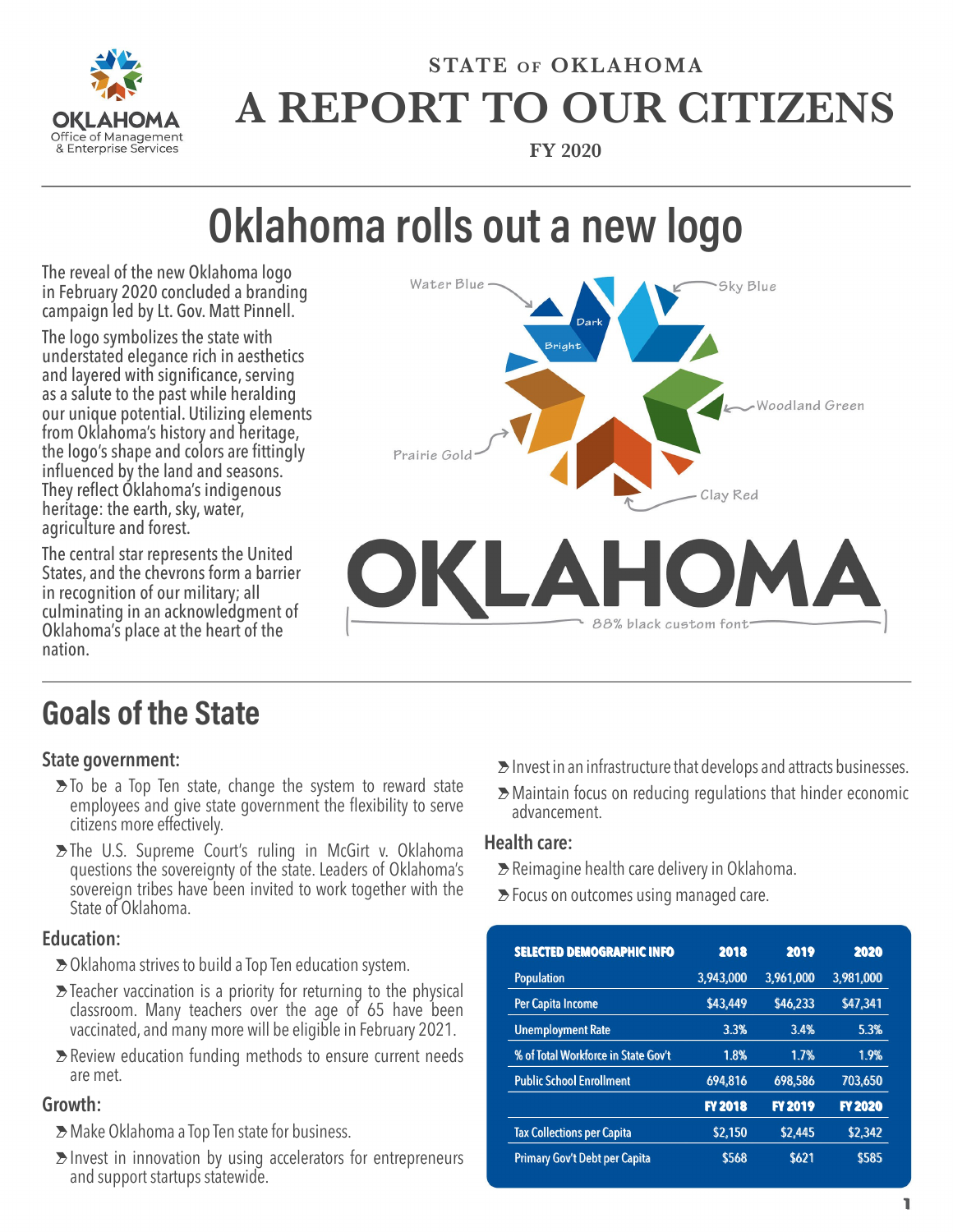### **Significant Accomplishments in 2020**

Oklahoma's economy grew steadily over the first half of FY 2020, even as lower oil and gas prices impacted state revenue. The labor force expanded and unemployment remained below the national rate. In December 2019, projections were positive for both U.S. and Oklahoma economic conditions and the state's revenue was meeting expectations.

The U.S. Bureau of Labor Statistics and the Oklahoma Employment Security Commission reported in September 2020 that the state's unemployment rate was 5.4%, showing marked recovery from the COVID-19 pandemic peak of 14.7% in April. OKC's unemployment rate was 5.1% while Tulsa's stood at 5.7%. In October, job growth in Oklahoma was down 4.9% year-over-year with a preliminary estimated unemployment level of 6.1%, below the national average of 6.9%.

The aerospace industry is one of Oklahoma's most important economic contributors. According to the Greater Oklahoma City Chamber Aviation and Aerospace industries' report, there are more than 230 aerospace firms with over 36,600 aerospace workers located in the Greater OKC area. The OKC Air Logistics Complex at Tinker Air Force Base is the largest military aircraft repair facility for the U.S. Department of Defense and the American Airlines Base Maintenance facility in Tulsa is the world's largest commercial aviation maintenance facility.

Tinker AFB is the largest single-site employer in the state and was chosen to maintain the U.S. Air Force's newest plane, the KC-46A Pegasus refueling and military transport aircraft. The \$500 million facility is expected to add an estimated 1,300 new jobs.

American Airlines announced in February 2020 it would invest \$550 million in a new 193,000-square-foot hangar in Tulsa. The investment allows team members to continue maintenance work on the 900-plus aircraft that visit the site annually while adding additional capacity. Reflecting on the announcement, Gov. Kevin Stitt commented, "With this historic investment, American Airlines continues to display their commitment to Oklahoma. As one of the largest employers in our state, American Airlines plays an integral role in our economy and provides quality jobs for our citizens."

In July 2020, Boeing started construction on a new high-bay addition to its OKC facility. The \$20 million, 60,770-square-foot addition will also house a wing and fuselage from a retired U.S. Air Force B-52 bomber. This project and others at Boeing OKC are expected to create openings for more than 300 engineers.

Since opening its facility in 2018, Kratos has increased its operations in OKC by 50%, with more than 150,000 square feet of space. In April 2019, the defense contractor unveiled its first Firejet tactical aerial drone at the new OKC facility. Another drone, the Valkyrie, is also produced at the facility and has entered the Air Force testing phase.

Pratt and Whitney announced a multi-million-dollar investment in July 2019 to expand its military aftermarket services in support of the OKC Air Logistics Complex based at Tinker. On Dec. 1, 2020, the company announced a \$642 million contract from the Naval Air Systems Command.

Skydweller Aero announced in June 2020 that OKC will be the home of its U.S. corporate headquarters. The startup plans to recruit aerospace and software engineering talent and expects to have 120 aerospace engineering and field technician jobs in Oklahoma.

The Office of Management and Enterprise Services reports receipts to the General Revenue Fund of \$3.9 billion, or 0.2%, above the year-to-date estimate through January 2021, and \$77 million, or 2.0%, above prior year collections for the same period. In most fiscal years, the GRF provides more than 80% of all appropriated revenues for state agencies. However, for fiscal year 2021, the Legislature appropriated \$1.1 billion less from the GRF than the amount certified as available by the State Board of Equalization in June 2020. GRF appropriations for FY 2021 constitute approximately 67% of total appropriations and are 17% below the available estimated amount. Because of the anomaly, the state does not anticipate a GRF revenue failure for FY 2021, but will likely see GRF revenues fall well past the 5% cushion during the second half of the fiscal year – yet still remain sufficient to fulfill agency allocations from the fund.



#### **10-YEAR TAX FILING COMPARISON**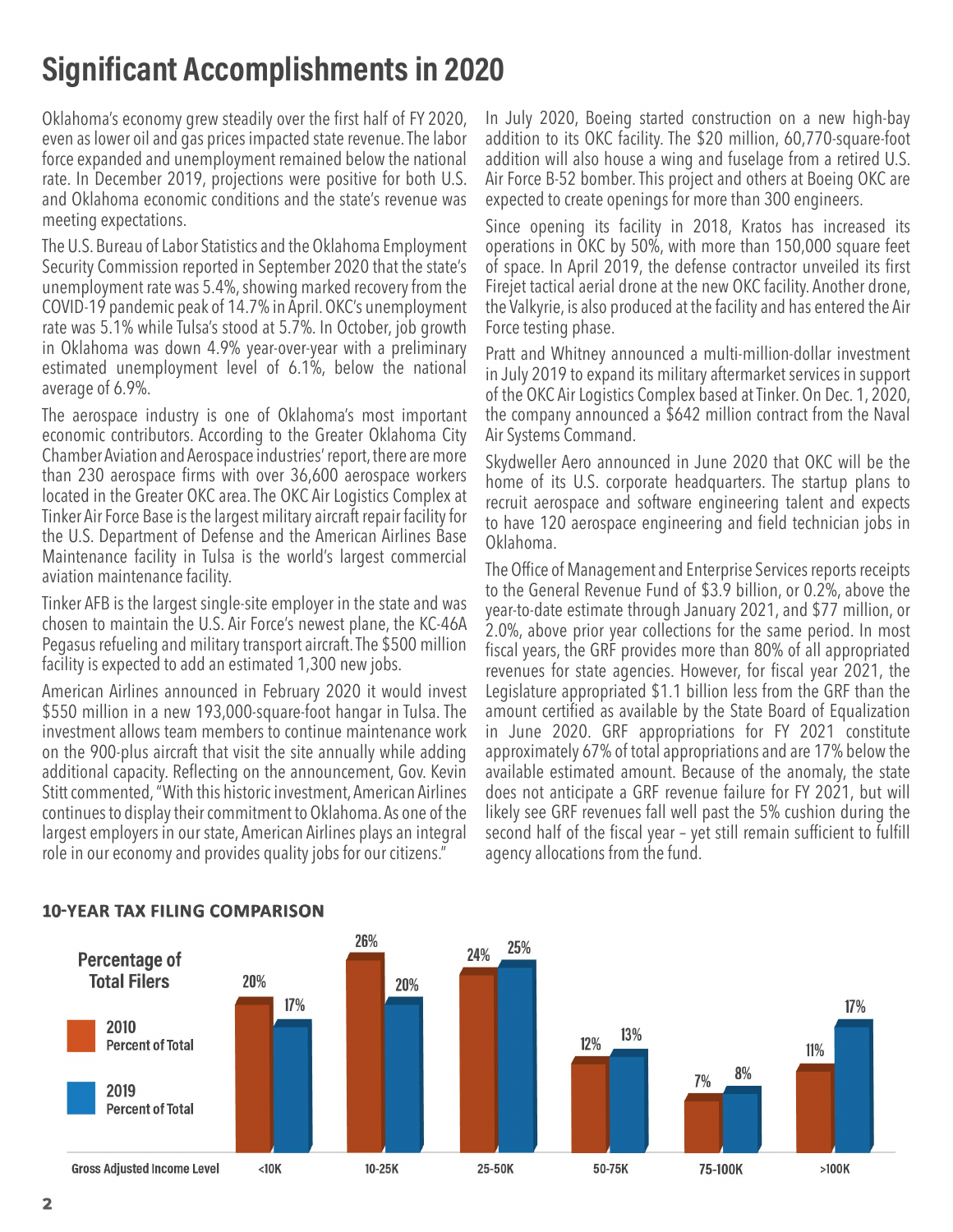|  | TOP 10 SOURCES OF TAX REVENUE (EXCLUDING SALES AND INCOME TAX) |
|--|----------------------------------------------------------------|
|--|----------------------------------------------------------------|

|    |                                   | FY 2018 (\$) | FY 2019 (\$) | $FY$ 2020 (\$) |
|----|-----------------------------------|--------------|--------------|----------------|
|    | Gross Production Tax-Oil and Gas  | 480,533,689  | 858,159,342  | 678,981,057    |
|    | Tag Agent Remittance Tax          | 404,913,340  | 415,230,477  | 412,766,236    |
| 3  | Use Tax                           | 276,137,946  | 375,238,267  | 409,580,822    |
| 4  | Cigarette Tax                     | 197,801,584  | 246,346,627  | 291,607,978    |
| 5  | Insurance Premium Tax             | 280,967,940  | 271,859,087  | 290,845,768    |
| 6  | Gasoline Excise Tax               | 213,150,162  | 263,009,336  | 263,346,685    |
|    | Diesel Fuel Excise Tax            | 83,928,077   | 128,861,400  | 134,645,265    |
| 8  | <b>Gaming Exclusivity Fees</b>    | 139,811,191  | 148,309,097  | 133,807,934    |
| 9  | Mixed Beverage Gross Receipts Tax | 57,325,035   | 71,952,273   | 74,148,353     |
| 10 | <b>Tribal Compact</b>             | 38,587,904   | 56,755,231   | 59,239,982     |

| REVENUE – GOVERNMENTAL ACTIVITIES |                |                |                |  |
|-----------------------------------|----------------|----------------|----------------|--|
|                                   | <b>FY 2018</b> | <b>FY 2019</b> | <b>FY 2020</b> |  |
| Income Taxes                      | 3.5            | 3.9            | 3.6            |  |
| Sales Taxes                       | 2.8            | 3.1            | 3.0            |  |
| <b>Gross Production Taxes</b>     | 0.6            | 1.0            | 0.7            |  |
| <b>Other Taxes</b>                | 2.3            | 2.6            | 2.6            |  |
| <b>Grants and Contributions</b>   | 6.7            | 7.2            | 7.8            |  |
| Services                          | 1.8            | 2.1            | 1.8            |  |
| Investment Earnings and Other     | < 0.1          | <1.0           | 0.1            |  |
| TOTALS                            | 17.7           | 19.9           | 19.6           |  |



| LAFLINJLJ<br>AL AL<br>1LJ DI<br><b>FUNCIBUN</b> |                |                |                |  |
|-------------------------------------------------|----------------|----------------|----------------|--|
|                                                 | <b>FY 2018</b> | <b>FY 2019</b> | <b>FY 2020</b> |  |
| Education-General                               | 3.5            | 4.0            | 4.4            |  |
| <b>Higher Education</b>                         | 0.8            | 0.8            | 0.8            |  |
| General Government                              | 2.1            | 2.2            | 2.3            |  |
| Health and Social                               | 7.7            | 8.1            | 8.7            |  |
| <b>Public Safety</b>                            | 1.1            | 1.1            | 1.2            |  |
| Transportation                                  | 1.1            | 1.1            | 1.2            |  |
| Other                                           | 0.5            | 0.7            | 0.5            |  |
| <b>TOTALS</b>                                   | 16.9           | 18.1           | 19.1           |  |
|                                                 |                |                |                |  |

**All figures are in billions USD.**

**All figures are in billions USD.**